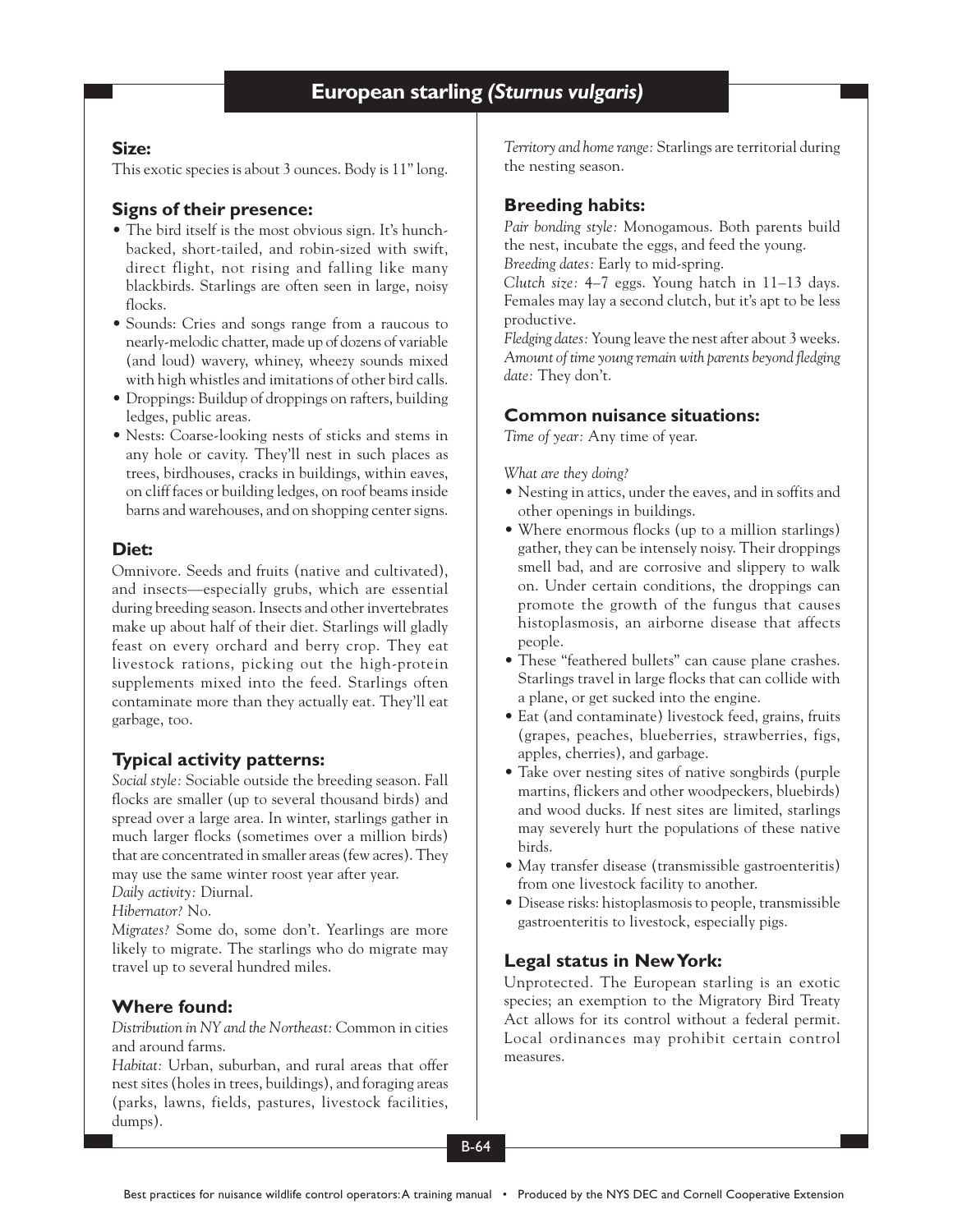#### **Starling**

### **Best practices**

*Remove artificial food and water sources (bird seed, grains, pools):*

- If anyone's feeding the starlings, persuade them to stop.
- Clean up spilled grain.
- Store grain and bird seed in bird-proof containers or structures.
- Use bird-proof livestock feeders: flip-top pig feeders (constant banging keeps starlings uneasy); lick wheels for liquid supplements; auto-release feeders for high-protein rations.
- Livestock feed that's compressed into cubes or blocks larger than  $\frac{1}{2}$ " across are too big for starlings to swallow. Avoid  $\frac{3}{16}$ " pellets because starlings eat them six times more quickly than granular meal. And don't feed your livestock on the ground—that's like setting a place for the starlings.
- Starlings really like those high-protein supplements, so mix the supplements into the feed thoroughly to make it harder for the birds to pick it out.
- Delay feeding livestock until late afternoon or nighttime, if possible.
- Feed livestock in a covered area, such as a shed, which is less attractive to the birds.
- Starlings are attracted to water. You have two choices with pools, troughs, and other containers that catch water: either drain them, or keep the water level out of the starlings' reach. Do that by keeping it low enough so they can't dip in easily while perching on the edge, and deep enough so they can't stand in the bottom.

*Make outdoor roosts less appealing:*

- In a dense grove, thin trees. If a tree is a preferred roost site, trim out about a third of its branches, concentrating on the inside center of the crown. This will reduce the number of available perches and increase the birds' exposure to weather. With less, and poorer shelter, fewer starlings will congregate.
- A combination of frightening techniques (noises and visual deterrents) may convince the starlings to leave a roost. As always, your chance of success increases if the techniques are used together and in an unpredictable fashion. Try noisemakers such as taperecorded distress and alarm calls, shell crackers, propane cannons, shotguns, and beating on tin sheets or barrels. Eye-spot balloons, hawk kites, lights, and mylar reflectors, and dousing the birds with water from hoses or sprinklers that are mounted

nearby, may also work. Starlings that are used to people and city noises may not respond.

• Use bird boxes with openings that are too small for starlings. Modify wood duck boxes to make them less attractive by placing them horizontally instead of vertically. Build them out of a 2 foot-long piece of stove pipe that's 1 foot in diameter. For details, see the "European starling" chapter in *Prevention and Control of Wildlife Damage.* See resource list.

*Keep them out of, and off buildings:*

- Remove the nest by hand, if possible. Then seal the entry hole.
- Seal all openings that are bigger than 1" in diameter. Many materials work: metal, wood, glass, masonry, galvanized  $\frac{1}{4}$ " hardware cloth, and plastic or nylon netting.
- Cap chimneys. (A cover that slips inside the tile liner is adequate).
- To keep them off ledges:
	- fasten wood, stone, sheet metal, styrofoam, or plexiglass "plates" to the ledge at a 45º angle so they can't comfortably perch there.
	- attach a sharply pointed steel device to the ledge. There are a few variations, including porcupine wire (prongs point out in many angles), ECOPIC™ (vertical rods), and a steel coil that looks like a slinky. Birds don't like to land on these objects because they hurt, but some will foil these devices by layering nesting materials over them. If that happens, remove the nest. (If the prongs are too widely spaced apart, the starlings will find it easier to perch on them.)
	- install electric shock devices on the ledge (Avi-Away™, Flyaway™, and Vertebrate Repellent System™). When the bird lands, it receives a nasty shock but is not killed.
- To keep them out of farm buildings and warehouses, hang 10" wide vinyl or rubber strips over open doorways (with no more than a 2" gap between strips). You and your equipment will pass through, but the birds won't.
- To keep them from nesting and roosting in sheds, barns, garages, hangars, and warehouses, staple  $\frac{1}{4}$ 1" polypropylene netting to the underside of the roof beams.

*For NWCOs with a commercial pesticide applicator license:*

• Nontoxic repellent: Certain grape-like flavorings